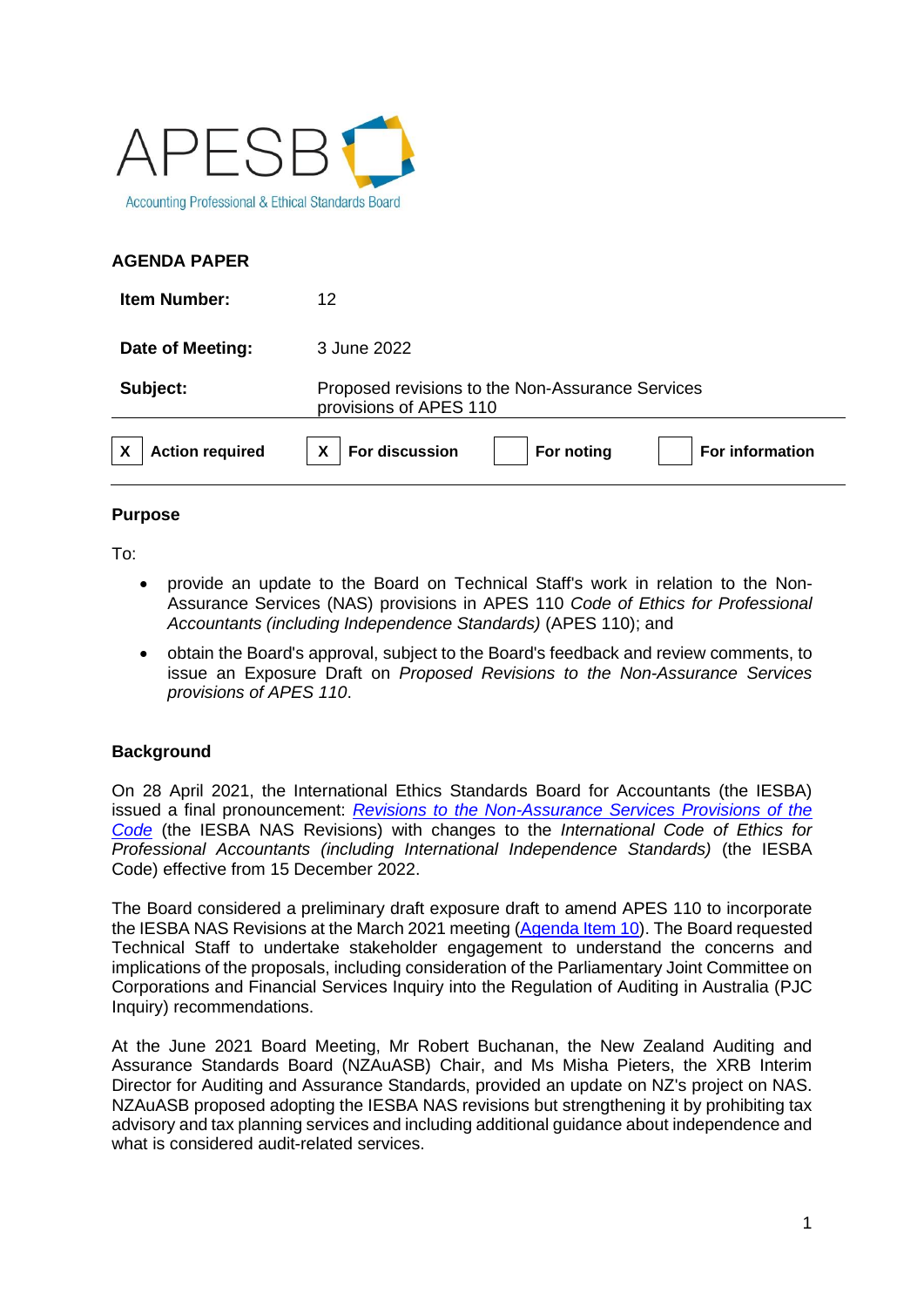The Board also considered at the June 2021 meeting an Exposure Draft on proposed revisions to APES 110's NAS provisions to incorporate the IESBA NAS revisions and other amendments to address PJC Inquiry recommendations and matters raised by Australian regulators [\(Agenda Item 10\)](https://apesb.org.au/wp-content/uploads/2021/06/Agenda_Item_10_Proposed_Revisions_to_APES_110_NAS.pdf). Key proposals included prohibiting tax advisory and tax planning services if it creates an advocacy threat and changing references from 'likely to prevail' to 'highly likely to prevail'. The [Board requested](https://apesb.org.au/wp-content/uploads/2021/06/Highlights_BM107_10_June_2021.pdf) Technical Staff to undertake further consideration of the proposed NAS provisions.

Technical Staff provided an update at the September 2021 Board meeting [\(Agenda Item 10\)](https://apesb.org.au/wp-content/uploads/2021/09/Agenda_Item_10_Project_Update_Non_Assurance_Services.pdf), including a high-level benchmarking analysis of NAS provisions in New Zealand, the UK and the USA and a proposed stakeholder survey on auditor independence and NAS provided to Public Interest Entities (PIEs). The Board supported Technical Staff conducting a survey and presenting the results at a future Board meeting.

Technical Staff provided a further update at the March 2022 Board meeting [\(Agenda Item 9\)](https://apesb.org.au/wp-content/uploads/2022/03/Agenda_Item_9_Project_Update_Non_Assurance_Services.pdf) on the results of the survey on auditor independence and NAS, engagement with the Australian Taxation Office (ATO) and Australian Securities and Investments Commission (ASIC), NAS developments in New Zealand and Technical Staff's collaboration with the NZAuASB Technical Staff.

## **Matters for Consideration**

APESB Technical Staff have continued to gather information and evidence concerning NAS, and the focus areas since the March 2022 Board meeting are outlined below.

## **1. ASIC Submission**

APESB received a submission from ASIC on 22 May 2022 in respect of taxation advisory and planning services provided by auditors of Public Interest Entities (PIEs) (Agenda Item 12 (a)). ASIC recommends that the Board amend APES 110 to prohibit auditors from providing tax advisory and tax planning services to PIE audit clients. If the Board determines not to prohibit such services, ASIC recommends that the Board amend APES 110 to:

- prohibit an auditor of a PIE audit client from acting as an advocate on a taxation issue with the ATO or in a tribunal or court; and
- replace the criterion for an auditor to provide advice from their view of having "a basis in law that is likely to prevail" with "a basis in law that is almost certain to prevail".

ASIC believes their recommendations will help ensure the confidence in the independence and objectivity of the auditor and will outweigh the cost for PIEs and auditors resulting from the loss of any synergistic cost benefits from providing both tax advisory and audit services and the process of PIEs changing their tax advisors or auditors.

# **2. ATO's Position**

The Australian Taxation Office (ATO) presented at the private session of the November 2021 Board meeting, highlighting their observations and concerns relating to firms providing tax advisory services to large audit clients. In addition, the ATO made a confidential written submission to the APESB articulating the ATO's observations and concerns concerning the new tax provisions in Subsection 604 of the IESBA Code (Agenda Item 12(b)).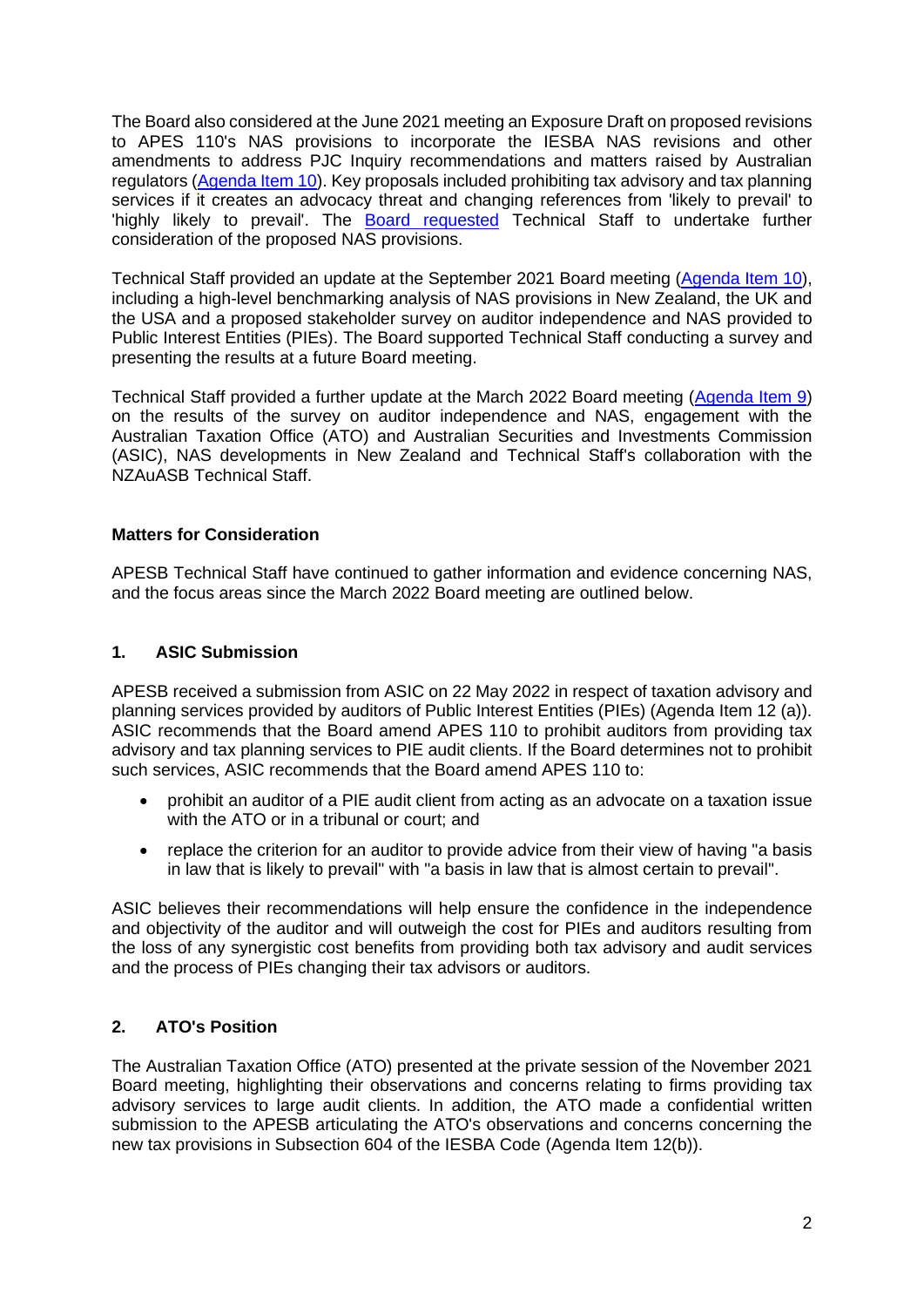### **3. New Zealand update and collaboration with NZAuASB Technical Staff**

APESB Technical Staff have continued to collaborate with NZAuASB Technical Staff in relation to adopting the revised NAS provisions in our respective jurisdictions, particularly relating to the tax provisions in Subsection 604.

APESB and NZAuASB Technical Staff met with IESBA Technical Staff in March 2022 to better understand IESBA's intent on the operation of Subsection 604 of the IESBA Code and, in particular, paragraph 604.12 A2. As a result, IESBA Technical Staff confirmed that tax advisory and tax planning services were intentionally 'carved out' of creating a self-review threat in circumstances where limited judgement is involved in services that are:

- supported by tax authority or precedent;
- based on established practice (commonly used and not challenged by a tax authority) or
- have a basis in tax law that the firm is confident is likely to prevail.

IESBA Technical Staff also confirmed that where the "*firm is confident is likely to prevail*" would represent a high level of confidence that the advice will not be disputed by the tax authority.

The NZAuASB *[ED 2021/4 Proposed Amendments to Professional and Ethical Standard 1:](https://www.xrb.govt.nz/consultations/assurance-standards-in-development/closed-for-comment/nzauasb-ed-20214/)  [Non-Assurance Services](https://www.xrb.govt.nz/consultations/assurance-standards-in-development/closed-for-comment/nzauasb-ed-20214/)* included the IESBA NAS provisions but also proposed to prohibit tax planning and tax advisory services to PIE audit clients. Submissions received on ED 2021/4 highlighted strongly opposing views and were discussed at the December 2021 NZAuASB meeting. The NZ Auditor-General wanted the standards to go further and the Financial Markets Authority New Zealand supported the proposals. However, CA ANZ and most firms opposed prohibiting tax advisory and tax planning services.

NZAuASB considered these issues and options in April 2022, attended by Channa Wijesinghe, APESB CEO and Jon Reid, APESB Senior Technical Manager, as observers. The NZAuASB determined not to prohibit tax advisory and tax planning services and approved the [proposal](file:///C:/Users/JonReid/Downloads/NZAuASB%20Public%20Session%20Meeting%20Papers%2007%2004%202022%20(3).pdf#page=11) of the Chair of the NZAuASB and Director of Assurance Standards. The proposal included two additional NZ paragraphs to clarify the high threshold intended in the "firm is confident is likely to prevail" and make the test objective and the other paragraph to require documentation of how the firm satisfies paragraph 604.12 A2, as follows:

### *NZ 604.12 A3*

*The firm will need a high level of confidence, that the tax advisory or tax planning services have a basis in New Zealand tax law that is likely to prevail. The firm will gain that confidence if there is a high probability if viewed objectively that the tax advisory or tax planning services will be likely to prevail.*

### *NZ R604.12 xx*

*The firm shall document the factors considered and conclusions reached in determining that the tax advisory or tax planning service is supported by a tax authority or other precedent; is based on established practice or why the firm is confident that providing the tax advisory and tax planning services described in paragraph 604.12 A2 has a basis in tax law that is likely to prevail.*

At the April 2022 meeting of the New Zealand External Reporting Board (XRB), the XRB ratified the NZAuASB's decision regarding tax advisory and tax planning services.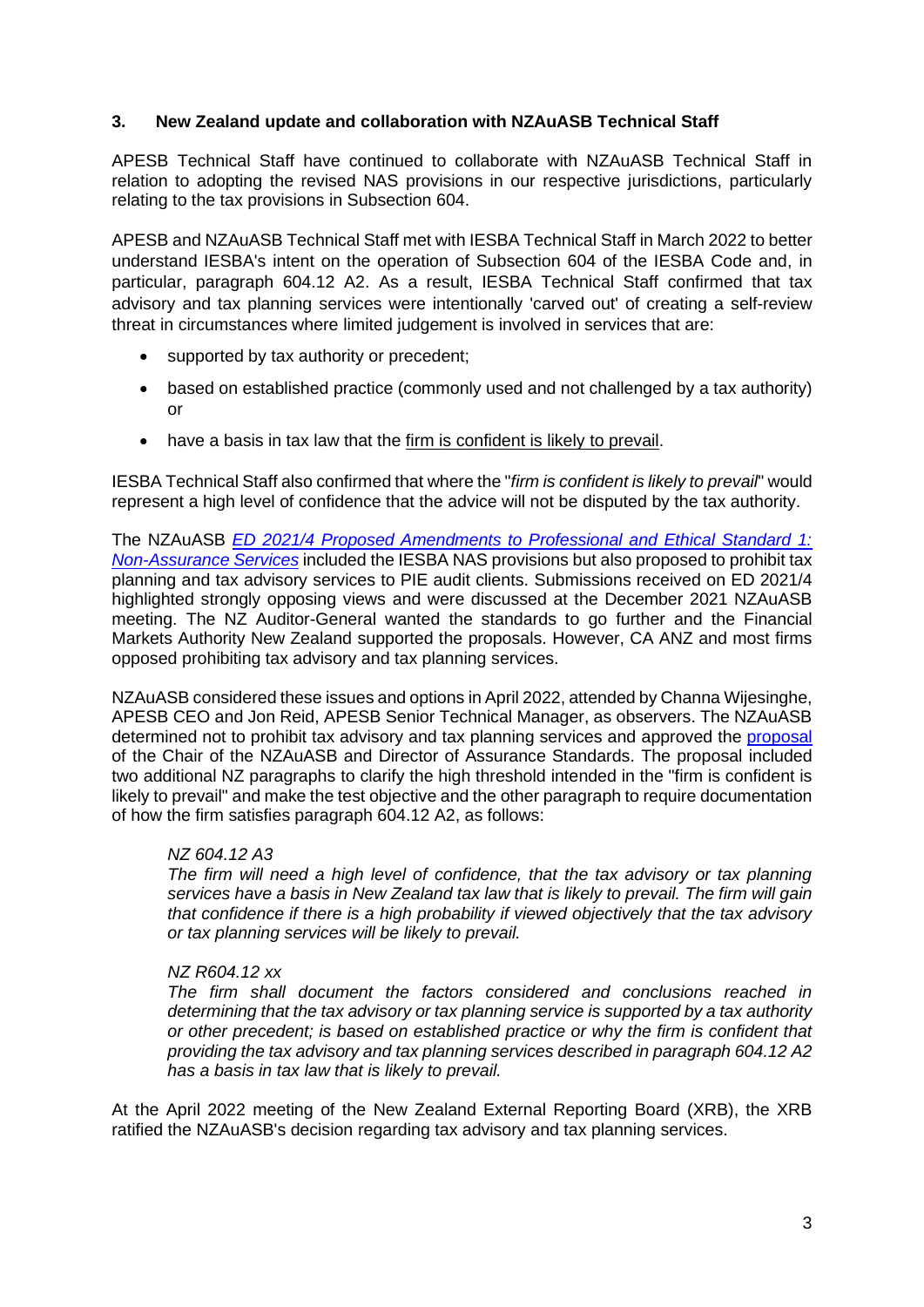The NZAuASB's next Board meeting is on 1 June 2022, which will finalise the position on the above approach, and there may be changes to the wording of the NZ provisions. Technical Staff will provide a verbal update at the June 2022 Board meeting.

# **4. Subsection 604 Tax Advisory and Tax Planning Services - Options Available**

The IESBA NAS Revisions include various prohibitions on providing NAS to PIE audit clients where it 'might create' a self-review threat. For example, paragraph R604.15 of the IESBA NAS Revisions prohibits tax advisory and tax planning services to a PIE audit client if such services might create a self-review threat. However, as noted above, IESBA intentionally 'carved out' certain tax advisory and tax planning services from this prohibition via paragraph 604.12 A2 of the IESBA Code which states:

### *604.12 A2 Providing tax advisory and tax planning services will not create a self-review threat if such services:*

*(a) Are supported by a tax authority or other precedent;*

*(b) Are based on an established practice (being a practice that has been commonly used and has not been challenged by the relevant tax authority); or*

*(c) Have a basis in tax law that the firm is confident is likely to prevail.*

Technical Staff are of the view that if paragraph 604.12 A2 was not included in the IESBA NAS Revisions, potentially all tax advisory and planning services would be prohibited from being provided to PIE audit clients by paragraph R604.15, as generally, tax-related matters ultimately impact the financial statements and therefore, might create a self-review threat.

As such, paragraph 604.12 A2 was included in the IESBA NAS Revisions to permit these services (arguably with lower risk) and effectively creates an exemption to the general rule.

Technical Staff agree the self-review threat might be manageable or at an acceptable level if there is a precedent or it is established practice (subparagraphs 604.12(a) and (b)). However, it might be challenging to have the same fact pattern as a precedent or established practice, and this may involve judgement as to whether it matches or is close enough.

The IESBA considered respondents' views on the use of 'likely to prevail' versus 'more likely than not' and concluded on the former, which they believe preserves extant language that is well understood and the inclusion of 'is confident' clarifies IESBA's expectations. The Basis for Conclusions also notes that firms may choose to document the factors considered in determining the firm's confidence it is likely to prevail [\(Basis for Conclusions paras 109-113\)](https://www.ifac.org/system/files/publications/files/Basis-for-Conclusions-Non-Assurance-Services.pdf#page=28).

The September/October 2020 IESBA meeting [minutes](https://www.ifac.org/system/files/meetings/files/20200914-IESBA-Final-Minutes-of-September-October-2020-Meeting.pdf) also address 'likely to prevail' and IESBA threshold expectations and that "*IESBA members generally agreed that the audit firm should have a high level of confidence but had varied views about how best to describe that desired threshold*".

However, Technical Staff remain concerned that the threshold of 'likely to prevail' in subparagraph 604.12 A2(c) could be interpreted as being 50.1% and is a subjective assessment by the firm, that the 'firm is confident'. The position taken by NZAuASB concurs with this view.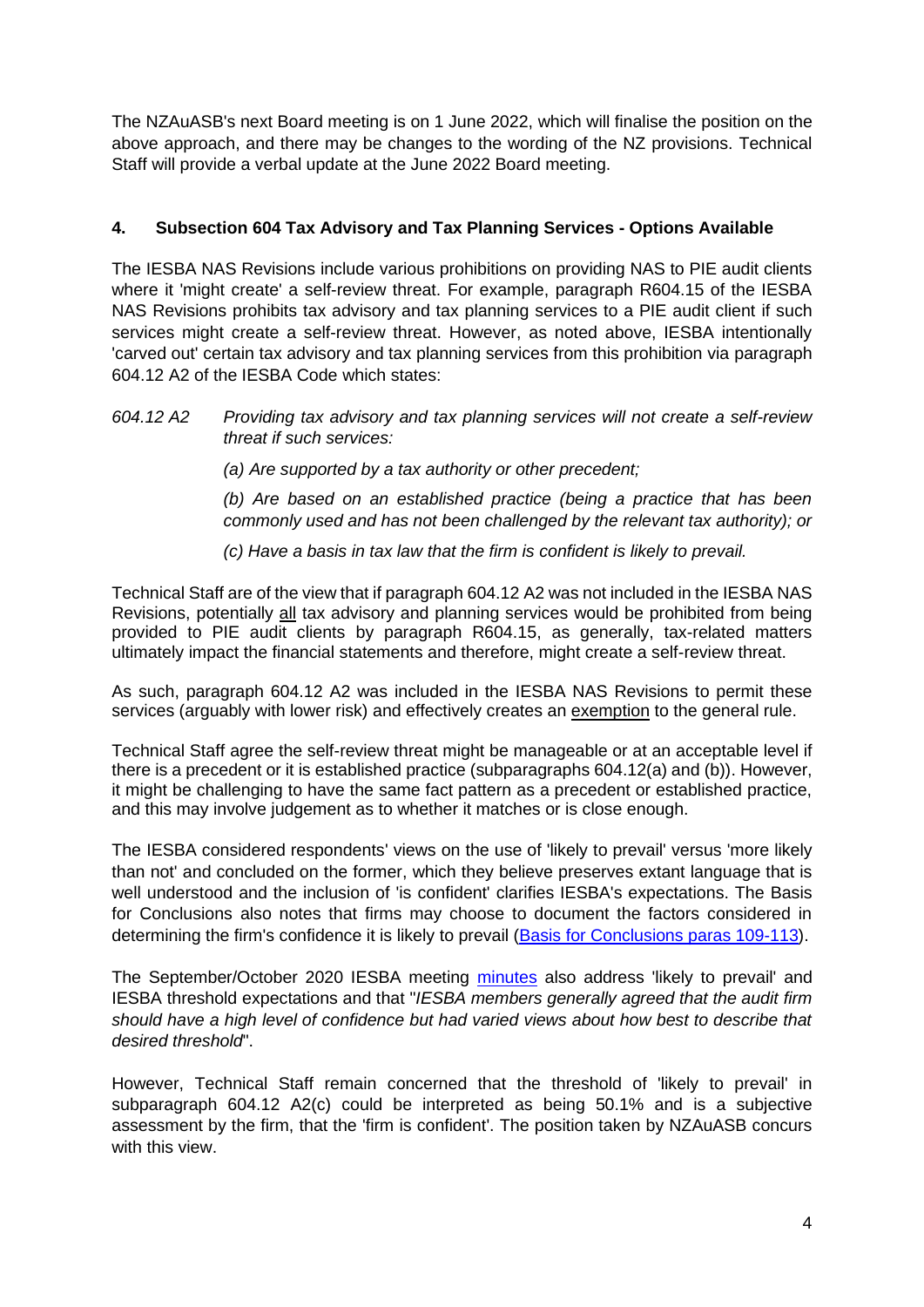ASIC have indicated that if the Board determines not to prohibit tax advisory and tax planning services to PIE audit clients, that the Board should increase the test to "a basis in law that is almost certain to prevail".

Technical Staff are also concerned that there is a risk that paragraph 604.12 A2 might create a lower threshold for tax advisory and tax planning services than in extant APES 110. The conditions in subparagraphs 604.12 A2(a) to (c) above have been relocated from factors that are relevant in evaluating the level of self-review or advocacy threats in extant APES 110 (paragraph 604.7 A3).

Therefore, under the IESBA NAS Revisions, if the firm/partner subjectively assesses that tax advisory and tax planning services has a basis in tax law that they are 'confident is likely to prevail', it is 'carved out' of the self-review threat, and no safeguards are required.

In contrast, under extant APES 110, the firm/partner would at least have to evaluate the threats and likely implement a safeguard.

Technical Staff's analysis and comparison of tax advisory and tax planning services under the IESBA NAS Revisions and extant APES 110 are attached at Agenda Item 12(c).

Technical Staff have identified three options to address tax advisory and tax planning services for the Board's consideration.

# *4.1 Option 1 – Prohibit Tax Advisory and Tax Planning Services to PIEs*

Option 1 would amend the NAS revisions to the IESBA Code to prohibit firms from providing tax advisory and tax planning services to PIE audit clients. This is consistent with ASIC's preferred approach for such services and would address the ATO's concerns. However, the regulators have not provided sufficient evidence to support taking this approach.

As noted above, NZAuASB originally proposed a similar approach in ED 2021/4 but received strongly opposing views from respondents resulting in the NZAuASB taking a different approach. If Australia adopted Option 1, it would result in Trans-Tasman differences. Further, this option is contrary to the intention of the IESBA NAS Revisions to enable limited services involving minimal judgement, and it may not be in the public interest to disallow firms to provide such straightforward services to audit clients.

On balance, Technical Staff do not recommend that Option 1 is adopted by the Board.

# *4.2 Option 2 – Amend the Threshold to 'Almost Certain' and Require Documentation*

If the Board determines not to prohibit tax planning and tax advisory services to PIE audit clients, then Option 2 would require an amendment to paragraph 604.12 A2 of the IESBA NAS Revisions consistent with ASIC's second preference. The amended paragraph would be as per the following mark-up: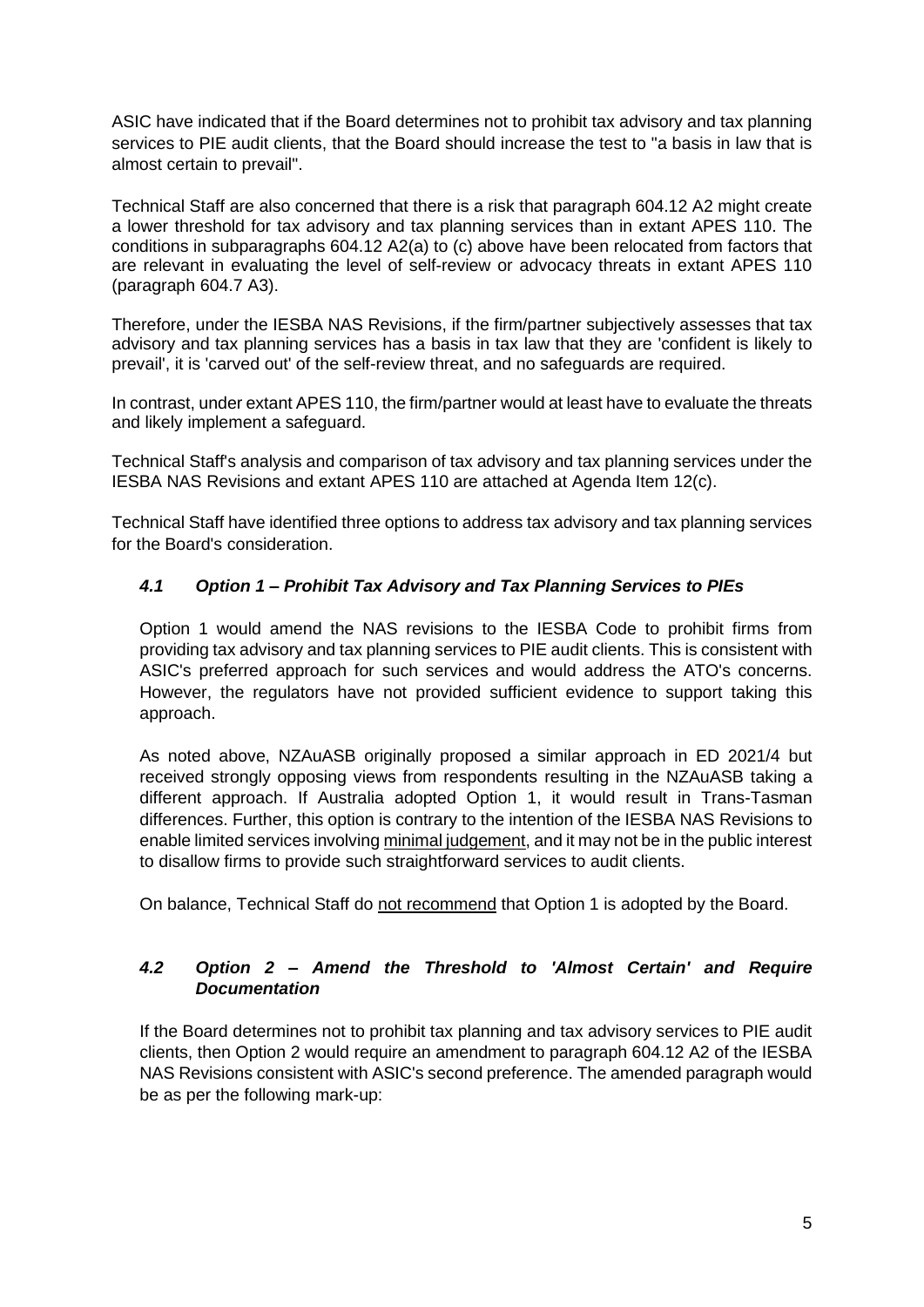*AUST 604.12 A2 Providing tax advisory and tax planning services will not create a selfreview threat if such services:*

*(a) Are supported by a tax authority or other precedent;*

*(b) Are based on an established practice (being a practice that has been commonly used and has not been challenged by the relevant tax authority); or*

*(c) Have a basis in tax law that the firm is almost certain confident is likely to prevail.*

Option 2 addresses the concern that 'likely to prevail' could be interpreted by some as a low bar, and by not including 'the firm is confident', it removes the subjective assessment by the firm as to whether it will prevail. Although this approach deviates from the IESBA's wording for this paragraph, it is consistent with the IESBA's intention that this is a high threshold, and the firm should have a high level of confidence.

Option 2 deviates from the approach taken by NZAuASB but would likely result in substantively the same effect and a harmonised (although not identical) Trans-Tasman approach.

If Option 2 is adopted, Technical Staff also recommend that an AUST paragraph is added requiring documentation of how the firm has assessed that it has satisfied paragraph 604.12 A2, similar to NZAuASB's approach.

Paragraph 600.27 A1 of the NAS revisions to the IESBA Code provides guidance to firms on what documentation might include of the firm's conclusions regarding compliance with Section 600 in accordance with paragraphs R400.60 and 400.60 A1 (General Documentation of Independence for Audit and Review Engagements). However, it is noted that paragraphs R400.60 and 400.60 A1 of the Code focus on threats and safeguards, whereas paragraph 604.12 A2 deems no self-review threat exists if one or more of the conditions is met.

As such, a specific requirement for documentation of how the firm has assessed that it has satisfied paragraph 604.12 A2 would be advantageous. Technical Staff believe that requiring this documentation is in the public interest and will increase the veracity of the firm's decision that they meet the 'carve out' from the self-review threat for tax advisory and tax planning services. The proposed wording for this AUST paragraph is:

#### **AUST R604.12.1 The Firm shall document the factors considered and conclusions reached in determining that the tax advisory and tax planning service satisfies one or more of the conditions described in paragraph 604.12 A2.**

## *4.3 Option 3 – Add Guidance on the Meaning of 'Likely to Prevail' and Require Documentation*

Option 3 would be similar to NZAuASB's approach by maintaining paragraph 604.12 A2 as per the IESBA NAS Revisions and including an AUST guidance paragraph to clarify and establish the high threshold of "firm is confident is likely to prevail". The proposed wording for this AUST paragraph is: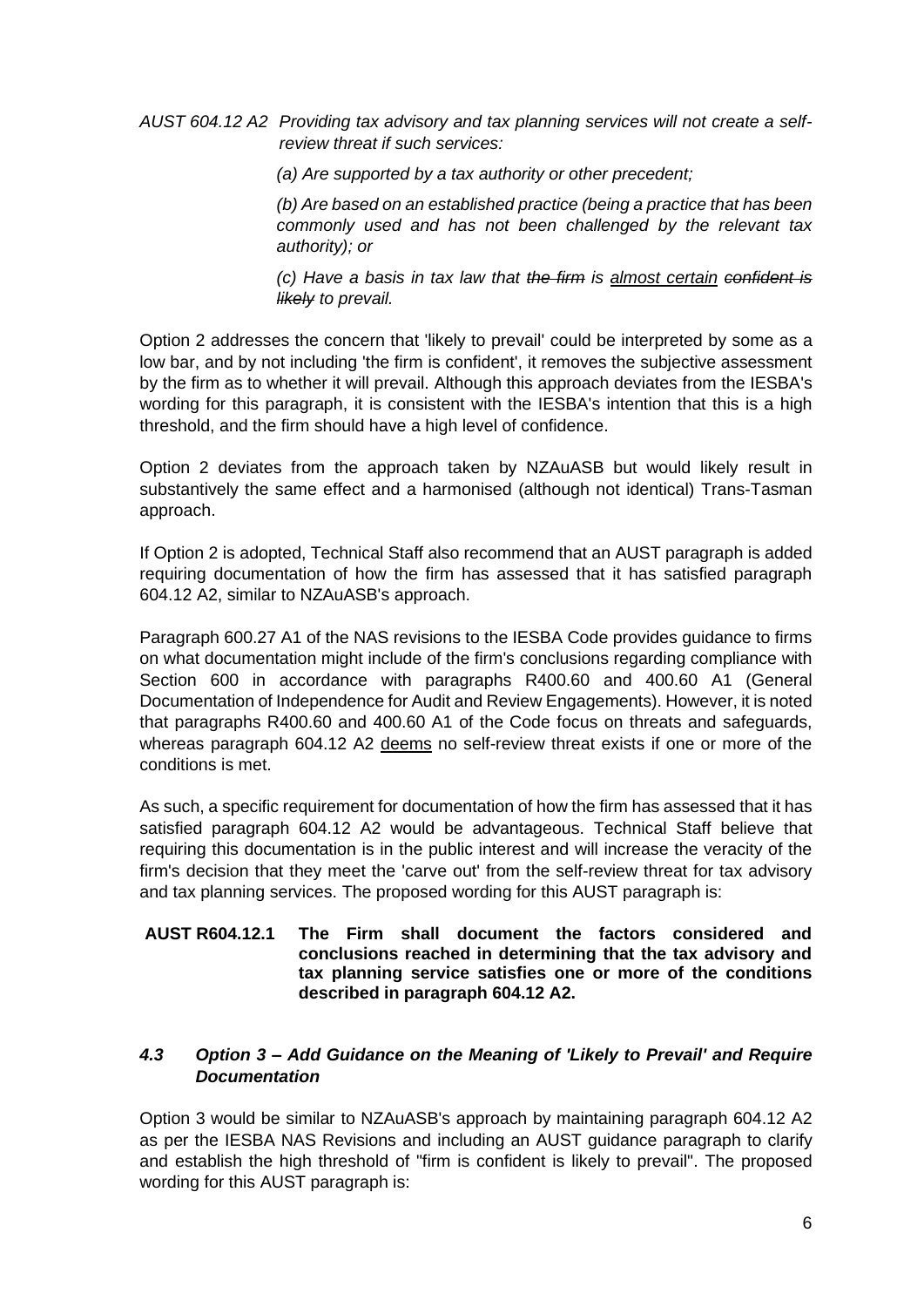*AUST 604.12 A2.1 The Firm will need a high level of confidence that the tax advisory and tax planning services have a basis in tax law that is likely to prevail to satisfy subparagraph 604.12 A2(c). The firm will gain that confidence if there is a high probability, if viewed objectively by applying the reasonable and informed third party test, that the tax advisory and tax planning services will prevail.*

Option 3 is consistent with the IESBA's intent that the "firm is confident is likely to prevail" is a high threshold and the firm would need a high level of confidence. This approach would also result in a consistent Trans-Tasman approach with NZAuASB.

If Option 3 is adopted, Technical Staff also recommend that the same AUST requirement paragraph R604.12.1 is included as set out in 4.2 above for documentation of how paragraph 604.12 A2 has been satisfied.

Although not identical to ASIC's recommendation, Technical Staff are of the view that Option 3 with the additional AUST documentation requirement paragraph might address ASIC and ATO's concerns to some extent.

On balance, Technical Staff recommend that the Board adopt Option 2 for the public consultation process.

# **5. ASIC Recommendation on Advocacy Threats**

ASIC has also recommended that if the Board determines not to prohibit tax advisory and tax planning services being provided to PIE audit clients, then the Board should prohibit an auditor of a PIE audit client from acting as an advocate on a taxation issue with the ATO or in a tribunal or court.

Paragraph R604.26 of the IESBA NAS Revisions prohibits firms providing tax services that involve assisting in the resolution of tax disputes for PIE audit clients if it involves acting as an advocate for the client before a tribunal or court. However, this provision does not prohibit an auditor of a PIE audit client from acting as an advocate on a taxation issue with the ATO.

Paragraph R604.24 of the IESBA NAS Revisions prohibit assistance in the resolution of tax disputes to PIE audit clients if that assistance might create a self-review threat. Paragraph 604.24 A1 provides an example of an action that might be a safeguard to address an advocacy threat from such services. Accordingly, to adopt ASIC's recommendation, the following amendments to the IESBA NAS Revisions would be required:

### *Audit Clients that are Public Interest Entities*

R604.24 A firm or a network firm shall not provide assistance in the resolution of tax disputes to an audit client that is a public interest entity if the provision of that assistance might create a self-review or advocacy threat. (Ref: Para. R600.14 and R600.16).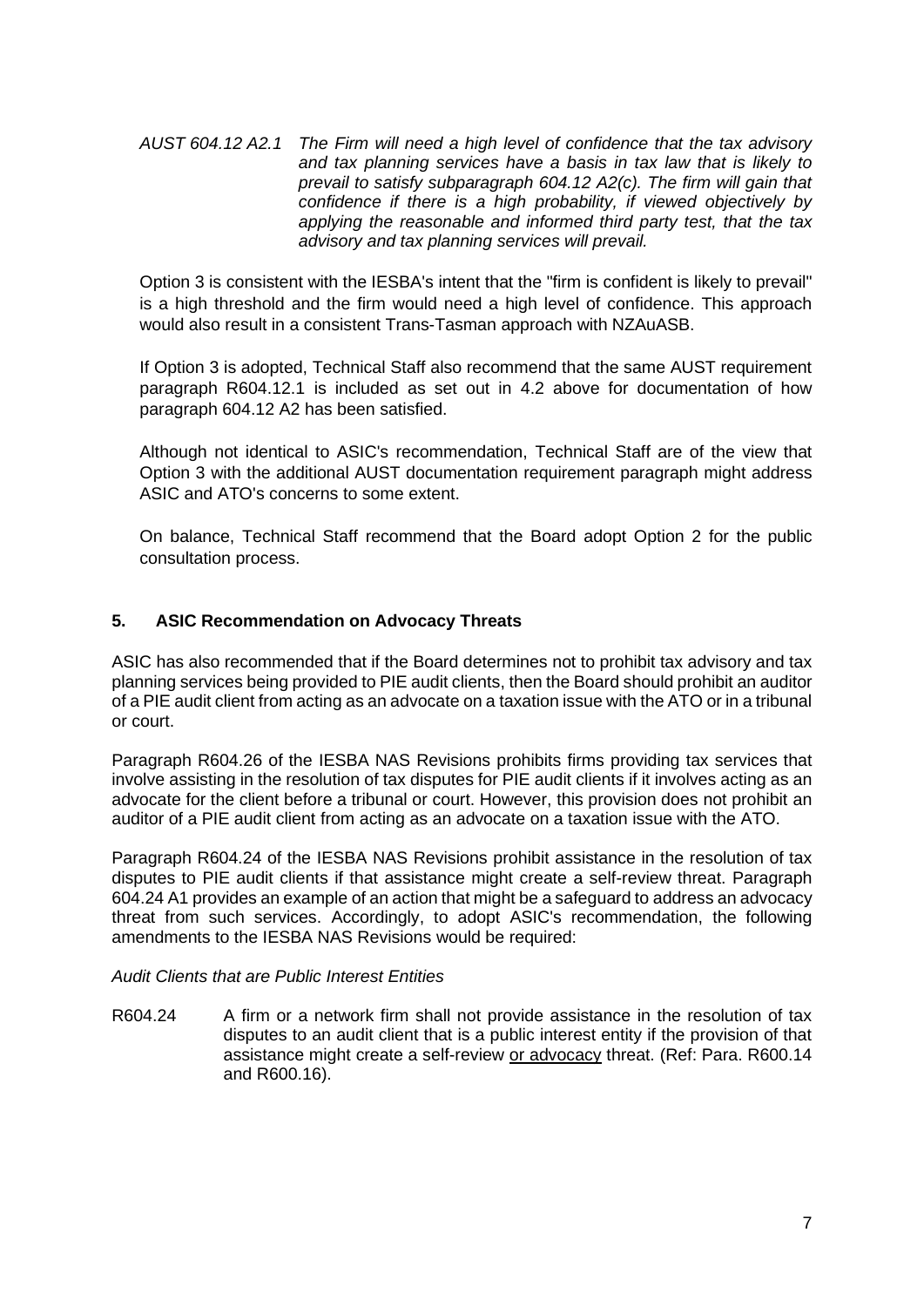### Advocacy Threats

### 604.24 A1 An example of an action that might be a safeguard to address an advocacy threat for an audit client that is a public interest entity is using professionals who are not audit team members to perform the service.

If this approach is adopted, Technical Staff recommend including a Request for Specific Comment in the Exposure Draft to obtain stakeholders' views on this point and whether additional guidance is required regarding what constitutes the advocacy threat in proposed paragraph R604.24.

However, Technical Staff are of the view that if either Option 2 in 4.2 above, or to a lesser extent Option 3 in 4.3 above, is adopted by the Board, the risk of advocacy threats might be diminished as the permitted tax advisory and tax planning service would involve lower variability in professional judgement.

# **6. Prohibition on Certain Tax Services in R604.4**

A separate prohibition for all audit clients in paragraph R604.4 of the IESBA NAS Revisions prevents firms from providing tax services or recommending transactions related to marketing, planning, or opining in favour of tax treatment initially recommended (directly or indirectly) by the firm where a significant purpose is tax avoidance unless the firm is confident the treatment has a basis in applicable tax law or regulation that is likely to prevail.

Paragraph R604.4 and guidance paragraph 604.4 A1 that follows, use similar wording to paragraph 604.12 A2. Technical Staff believe amendments to these paragraphs will be required depending on which option the Board adopts in respect of paragraph 604.12 A2:

- Option 1 if the Board determines to prohibit tax advisory and tax planning services, whether paragraphs R604.4 and 604.4 A 1 should be deleted;
- Option 2 if the board determines to adopt "*have a basis in tax law that is almost certain to prevail*" in paragraph 604.12 A2, then consequential amendments to paragraphs R604.4 and 604.4 A 1 together with a documentation requirement paragraph should be considered; or
- Option 3 if the Board determines to add guidance on the meaning of the "*the firm is confident is likely to prevail*" in paragraph 604.12 A2 and a documentation requirement paragraph, the following approaches could be considered:
	- o adding similar AUST paragraphs after paragraphs R604.4 and 604.4 A 1; or
	- o including cross-references between paragraphs R604.4 and 604.4 A 1 and 604.12 A2 and proposed R604.12.1.

Technical Staff also note that the use of 'tax avoidance' might be problematic from an Australian perspective, where such terminology is synonymous which breaching the law. APESB's [submission](https://apesb.org.au/wp-content/uploads/2020/06/APESB_Submission_IESBA_NAS_ED_6_June_2020.pdf#page=12) on the IESBA NAS Proposals noted this concern and referred to alternative language used in APES 220 *Taxation Services* of 'tax minimisation'.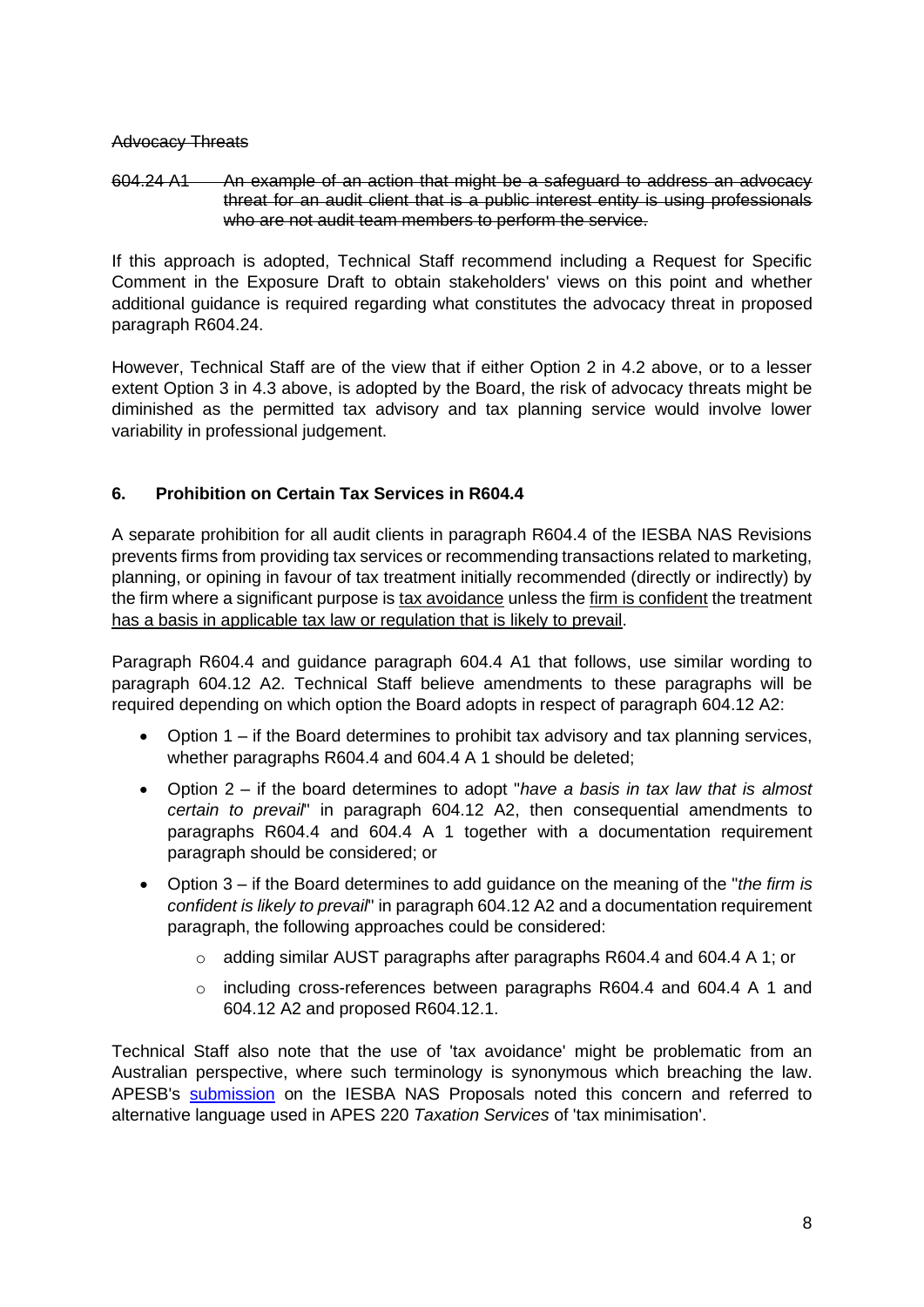Technical Staff recommend including a Request for Specific Comment in the NAS Exposure Draft seeking stakeholders' views on the use of 'tax avoidance' and potential alternative language to use for the Australian context.

# **7. PJC Inquiry into the Regulation of Auditing in Australia**

The PJC Inquiry's final report was issued in November 2020. Recommendations relevant to NAS provisions were discussed at the March and June 2021 Board meetings. PJC recommendation three addresses developing a list of prohibited services for auditors in Australia. Technical Staff have continued to liaise with the FRC Working Group as ultimately the FRC and ASIC have ultimately been tasked with overseeing the recommendation on prohibited services. The Federal Government is yet to respond to the PJC Inquiry's final report recommendations. However, as the Federal Government moves out of caretaker status, this is likely to occur in the near future.

# **8. Proposed Exposure Draft**

A clean version of the proposed Exposure Draft *Proposed Revisions to the Non-Assurance Services provisions of APES 110 Code of Ethics for Professional Accountants (including Independence Standards)* is attached at Agenda Item 12(d), which only incorporates the IESBA NAS Revisions issued in April 2021.

A marked-up version of the Exposure Draft was presented to the Board in March 2021 (Agenda Item  $10(e)$ ), so a marked-up version is not provided again. Technical Staff note there were some minor editorial changes between March 2021 and the final standard IESBA NAS Revisions issued in April 2021, which have been incorporated into Agenda Item 12(d).

Technical Staff propose that the standard's effective date be delayed by six months to 1 July 2023, with early adoption permitted, which will allow international firms to adopt the standard earlier if required. Technical Staff also recommend an exposure period of 90 days to enable stakeholders sufficient time to consider the proposals and develop submissions.

# **9. Impact on Small to Medium Practices (SMPs)**

Overall, the IESBA NAS Revisions will impact the SMPs who may be providing NAS to Audit Clients. We note that the IFAC SMP Committee made a Submission to IESBA during the global consultation process. However, the most substantive changes relate to PIE audit clients, who are more likely to be clients of larger firms.

# **Recommendations**

The Board:

- note the update on the progress of APESB's NAS project;
- adopt Option 2 to address regulatory concerns with respect to the external auditor providing tax planning and advisory services to PIE audit clients as it provides greater clarity on what is a permissible tax advisory or tax planning service;